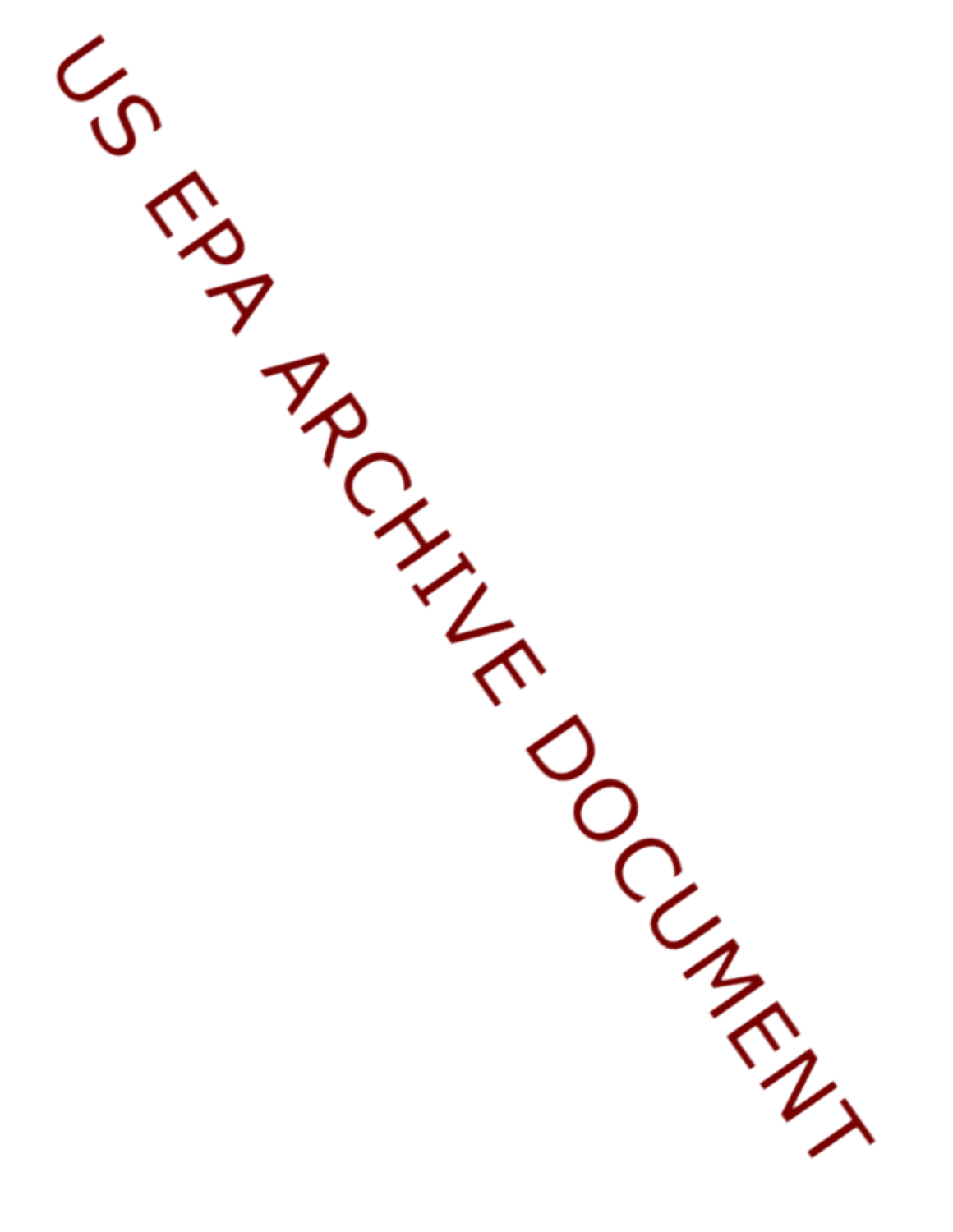# **Technical Factsheet on: CHROMIUM**

[List of Contaminants](http://www.epa.gov/safewater/hfacts.html) 

 As part of the Drinking Water and Health pages, this fact sheet is part of a larger publication: **National Primary Drinking Water Regulations** 

## **Drinking Water Standards**

 MCL: 0.1 mg/l HAL(child): 1- to 10-day: 1 mg/L; Longer-term: 0.2 mg/L Note: These standards are based on the total concentration of the trivalent and hexavalent forms of MCLG: 0.1 mg/l dissolved chromium (Cr3+ and Cr 6+).

# **Health Effects Summary**

 levels above the MCL: skin irritation or ulceration. Acute: EPA has found chromium to potentially cause the following health effects from acute exposures at

 consuming 1 liter of water per day, a one- to ten-day exposure to 1 mg/L; a longer-term (7 years) Drinking water levels which are considered "safe" for short-term exposures: For a 10-kg (22 lb.) child exposure to 0.2 mg/L.

 levels above the MCL: damage to liver, kidney circulatory and nerve tissues; dermatitis. Chronic: Chromium has the potential to cause the following health effects from long-term exposures at

 lifetime exposures in drinking water. Cancer: There is no evidence that chromium in drinking water has the potential to cause cancer from

### **Usage Patterns**

 synthesis, photochemical processing and industrial water treatment. In medicine, chromium compounds yeasts in brewery processing water and brewery warmer water. Chromium and its compounds are used in metal alloys such as stainless steel; protective coatings on metal; magnetic tapes; and pigments for paints, cement, paper, rubber, composition floor covering and other materials. Other uses include: chemical intermediate for wood preservatives, organic chemical are used in astringents and antiseptics. They also are used in cooling waters, and in the leather tanning industry, in catalytic manufacture, and in fungicides; as an algaecide against slime forming bacteria and

 Chromic acid consumption patterns in 1988: wood preserving, 63%; metal finishing, 22%; other, including water treatment, magnetic particles and catalysts, 7%; exports, 8%. Demand: 1987: 57,500 tons; 1988: 62,500 tons; 1992 (projected): 78,800 tons.

 (projected): 180,000 tons Sodium Bichromate consumption patterns in 1988: chromic acid, 54%; leather tanning, 9%; chromium oxide, 9%; pigments, 8%; wood preservation, 5%; other, including drilling muds, catalysts, water treatment, metal finishing, 5%; exports, 10%. Demand: 1987: 150,000 tons; 1988: 164,000 tons; 1992

### **Release Patterns**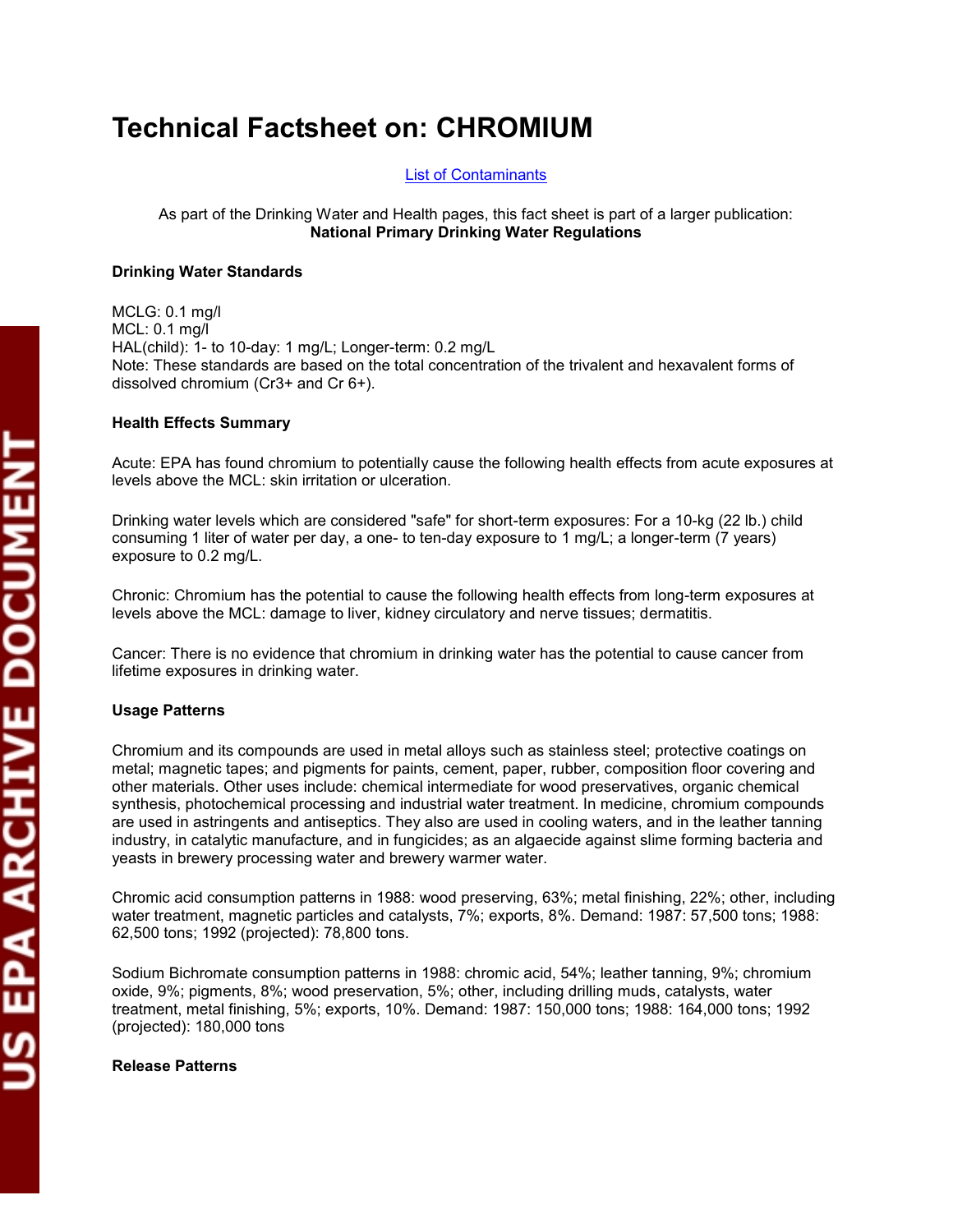Chromium occurs in nature mostly as chrome iron ore, or chromite. Though widely distributed in soils and plants, it is rare in natural waters. The two largest sources of chromium emission in the atmosphere are from the chemical manufacturing industry and combustion of natural gas, oil, and coal.

 when discharged into surface waters, and solid wastes from chemical manufacture. Other sources include wind transport from road dust, cement producing plants because cement contains chromium, the wearing down of asbestos brake linings from automobiles or similar sources of wind carried asbestos since asbestos contains chromium, incineration of municipal refuse and sewage sludge, exhaust emission from automotive catalytic converters, emissions from cooling towers that use chromium compounds as rust inhibitors, waste waters from electroplating, leather tanning, and textile industries

 and water totalled nearly 200 million pounds, of which about 99 percent was to land. These releases were primarily from industrial organic chemical industries which use chromium as an intermediate. The largest From 1987 to 1993, according to the Toxics Release Inventory, chromium compound releases to land releases occurred in Texas and North Carolina. The largest direct releases to water occurred in Georgia and Pennsylvania.

 Background levels in water average 1 ug/L while municipal drinking water contain 0.1-35 ug/L. The higher values of chromium can be related to sources of anthropogenic pollution. In ocean water, the mean chromium concentration is lower than in river water, and its value is 0.3 ug/l, with a range of 0.2 to 50 ug/l.

 reported chromium concentrations in this study may be a little higher than the actual values due to A survey of 3834 tap waters reported the concentrations of chromium to range from 0.4 to 8.0 ug/l. The inadequate flushing of tap water before collection of samples. This indicates that the concentration of chromium in household tap water may increase due to plumbing materials.

### **Environmental Fate**

 Chromium is not likely to migrate to ground water. A field trial on the application of wastewater treatment 10 cm, but most of the metal (mean 87%) remained in the upper 5 cm of soil. Uptake by plants is generally low; it was found to be greater from ultrabasic soils by a factor of 5-40 than on calcareous or sludge to soils found movement of heavy metals, including chromium, from the soil surface to a depth of silica-based soils.

 Chromium compounds are very persistent in water. Most of the chromium in surface waters may be present in particulate form as sediment. Some of the particulate chromium would remain as suspended matter and ultimately be deposited in sediments.

The exact chemical forms of chromium in surface waters are not well defined. Although most of the soluble chromium in surface waters may be present as Cr(VI), a small amount may be present as Cr(III) organic complexes. Hexavalent chromium is the major stable form of chromium in seawater; however, Cr(VI) may be reduced to Cr(III) by organic matter present in water, and may eventually deposit in sediments.

Though little data is available, there is a high potential for bioconcentration of chromium in aquatic organisms. Snails showed an accumulation factor of 1x10+6.

### **Chemical/Physical Properties**

CAS Number: 7440-47-3

Color/ Form/Odor: Chromium is metal found in nature only in the combined state.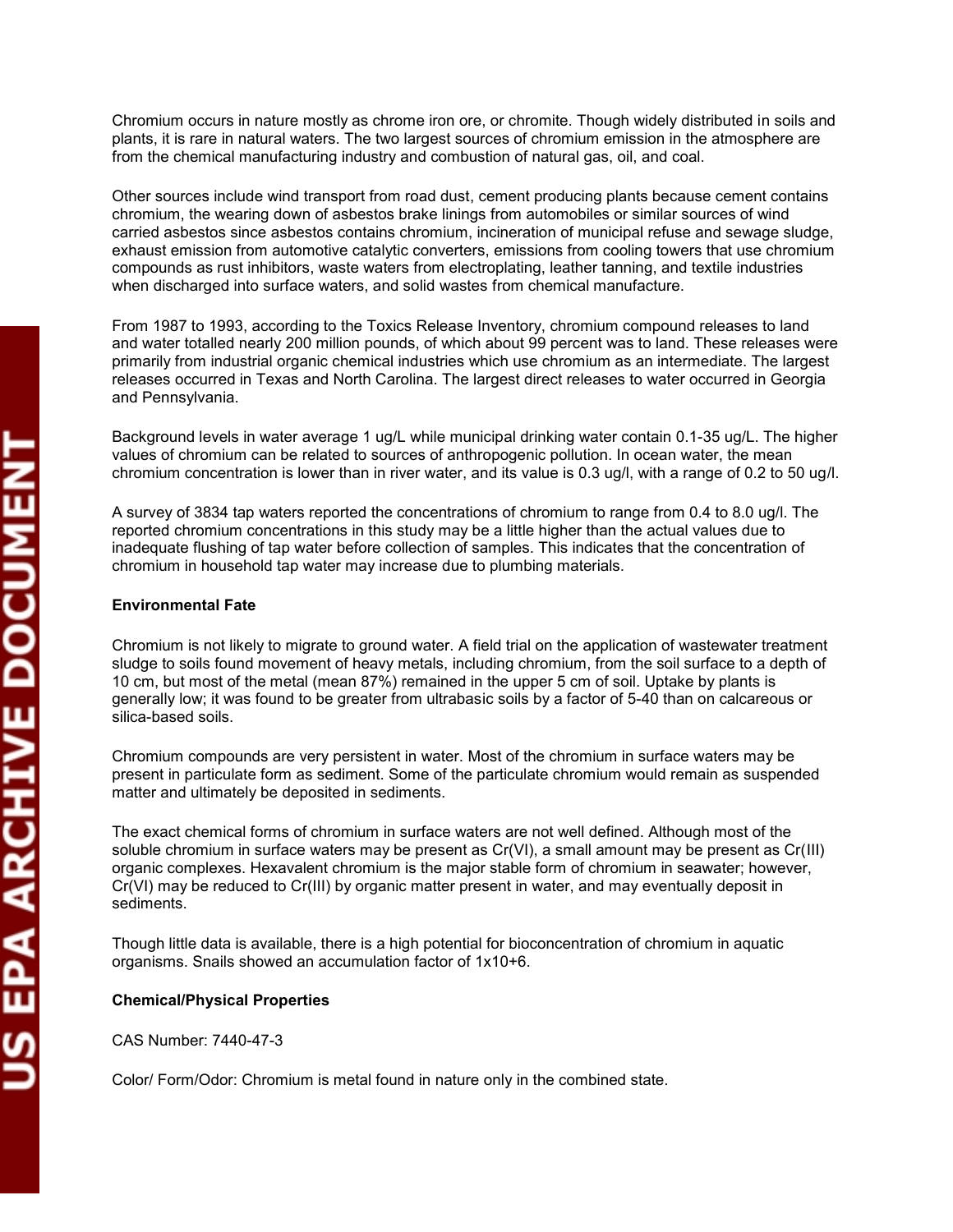Soil sorption coefficient: N/A; Low mobility

Soil sorption coefficient: N/A; Low mobility<br>Bioconcentration Factor: BCF in plants, 1000; in snails, 1,000,000; expected to accumulate in aquatic organisms.

Common Ores: oxide- Iron chromite

Solubilities:

 chromate- 873 g/L at 30 deg C (sodium salt) chromate oxide- insoluble dioxide- insoluble oxide- insoluble sulfate- insoluble chloride- soluble in cold water chromate- 0.2 mg/L (lead salt) dichromate- 2380 g/L at 0 deg C (sodium salt) trioxide- 617 g/L at 0 deg C

# **Other Regulatory Information**

Monitoring:

-- For Ground Water Sources:

Initial Frequency-1 sample once every 3 years

Repeat Frequency-If no detections for 3 rounds, once every 9 years

-- For Surface Water Sources:

Initial Frequency-1 sample annually

Repeat Frequency-If no detections for 3 rounds, once every 9 years

-- Triggers - If detect at > 0.1 mg/L, sample quarterly.

#### **Analysis**

NTIS PB 91-231498 200.7 EPA 600/4-79-020 218.2<br>NTIS PB 91-231498 200.7 Standard Methods 3113B; 3120

**Analysis**<br>Reference Source Method Number **Reference Source Method Number** 

 Softening (for CrIII only) **Treatment/Best Available Technologies:** Coagulation/Filtration; Ion Exchange, Reverse Osmosis, Lime

 **Toxic Release Inventory - Releases to Water and Land, 1987 to 1993 (in pounds):** 

| <b>TOTALS</b>    | Water     |            | Land        |
|------------------|-----------|------------|-------------|
| Top Ten States * | 2,876,055 |            | 196,880,624 |
| TX               | 102.079   | 64.301.920 |             |
| NC.              | 43.522    | 55.217.044 |             |